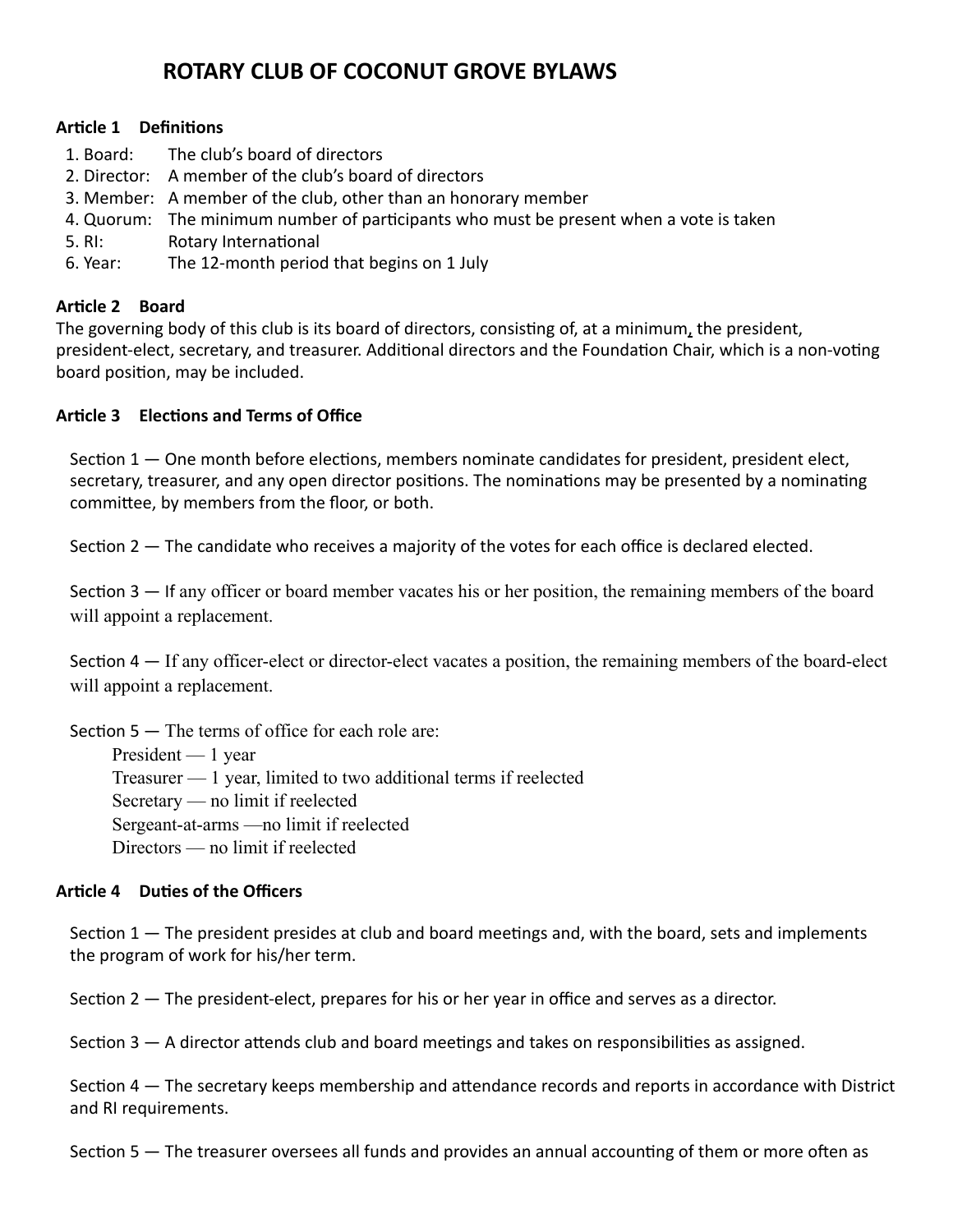directed by the board.

Section  $7 -$  The sergeant-at-arms maintains order in club meetings.

## **Article 5 Meetings**

Section  $1 -$  An annual meeting of this club is held no later than 31 December to elect the officers and directors who will serve for the next Rotary year.

Section  $2 -$  The club will meet regularly at a time designated by the Board of Directors. Reasonable notice of any change or cancellation of the regular meeting will be given to all club members.

Section  $3 -$  Board meetings are held each month at a time designated by the president. Special meetings of the board are called with reasonable notice by the president or upon the request of two directors. Business may also be conducted by email for matters that are time sensitive. 50% of the board membership plus 1 shall constitute a quorum.

#### **Article 6 Dues**

All club members shall be liable for the payment of club dues as determined by the Board of Directors. Dues include RI per capita dues, a subscription to The Rotarian or a Rotary regional magazine, district per capita dues, and club fees. Dues may be paid on an annual or semi-annual basis.

## **Article 7 • Method of Voting**

The business of this club is conducted by voice vote, a show of hands or by written ballot.

#### **Article 8 Committees**

Section  $1 -$  Club committees coordinate their efforts to achieve the club's annual and long-term goals and will meet at least once per quarter. The president and president-elect will work to ensure continuity of leadership and succession of committees and will work together to fill committee vacancies.

Section  $2 -$  The president is an ex officio member of all committees and, as such, has all the privileges of membership 

Section  $3 -$  Each committee's chair is responsible for the regular meetings and activities of the committee. Board approval will be required for new projects, fundraising ideas and new policies requested by committees.

#### Article 9 **Finances**

Section  $1 -$  Before each fiscal year starts, the board will prepare an annual budget of estimated income and expenditures. 

Section 2 – The Treasurer will provide quarterly financial statements to the Board, unless requested more frequently by the board.

Section 3- The treasurer deposits club funds in a financial institution or institutions designated by the board.